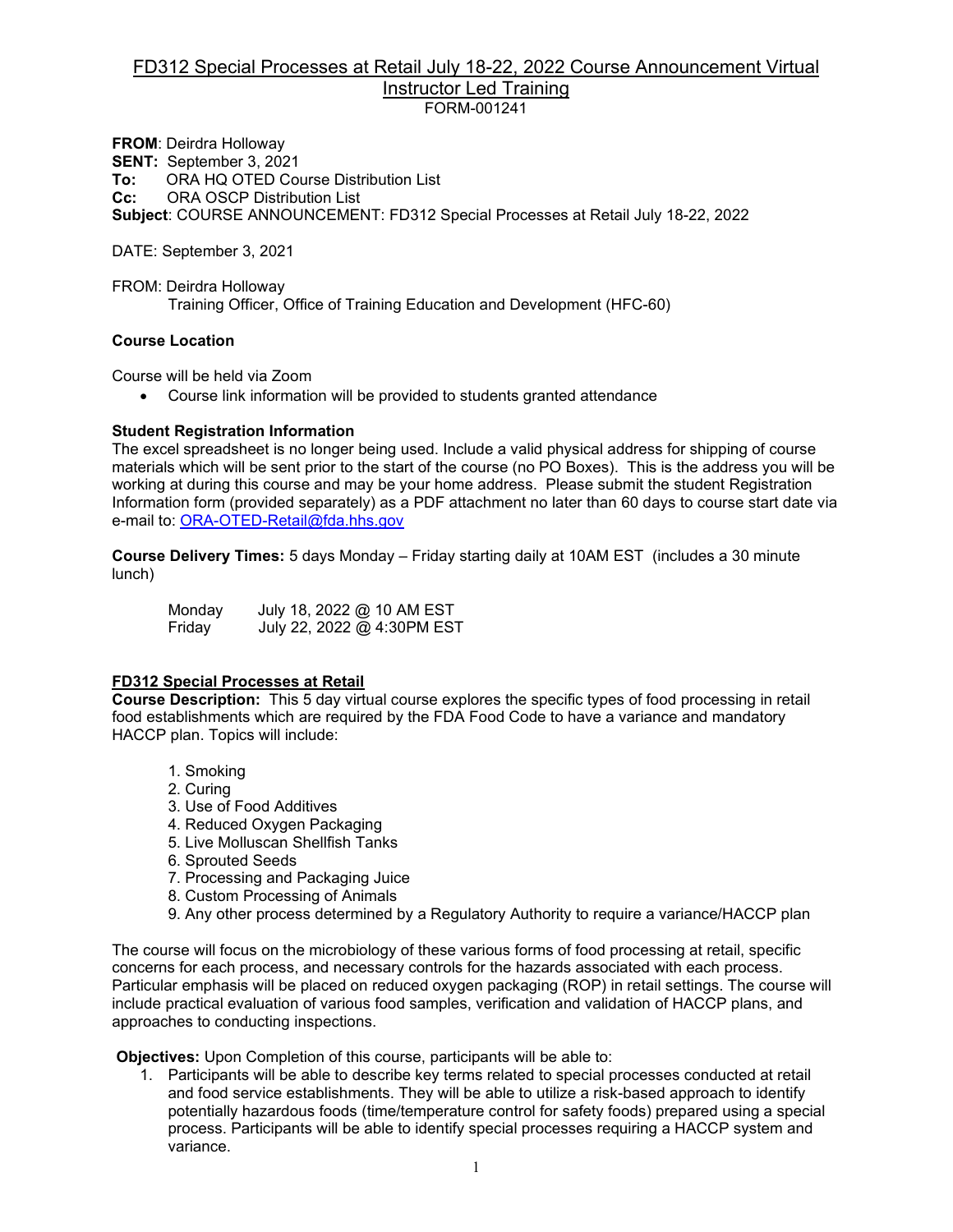## FD312 Special Processes at Retail July 18-22, 2022 Course Announcement Virtual Instructor Led Training

## FORM-001241

- 2. Participants will be able to describe the ROP requirements for TCS food in the FDA Food Code and conduct a validation and field verification of a HACCP system for a hypothetical ROP food in a retail or food service establishment.
- 3. Participants will be able to identify factors affecting the food safety of molluscan shellfish stored or displayed in life support tanks and ensure that recommendations are met, and appropriate controls are in place to ensure safety.
- 4. Participants will be able to describe the juice process and identify food safety hazards related to juice packaged in retail and food service establishments and ensure that appropriate controls are in place to ensure safety.
- 5. Participants will be able to identify food safety hazards related to custom processing of meat for personal use to ensure that appropriate controls are in place to ensure safety.
- 6. Participants will be able to describe the provisions for TCS food in the FDA Food Code related to the curing, smoking and drying of fish in retail and food service establishments. Participants will conduct a field verification of a HACCP plan for a hypothetical smoking scenario in a retail food establishment.
- 7. Participants will be able to describe key concepts related to the curing and smoking of meat and poultry at retail and in food establishments. They will be able to identify the Food Code recommendations for producing these foods.
- 8. Participants will be able to describe the recommendations for the validation and verification of a HACCP plan for a cured and smoked meat product.
- 9. Participants will be able to apply HACCP principles and their applications to juice inspections.
- 10. Participants will be able to describe key concepts related to the fermentation of food and fermentation of sausages at retail and in food establishments.
- 11. They will be able to identify FDA Food Code recommendations for producing these foods. Participants will be able to describe concepts for the validation and the verification of a HACCP plan.
- 12. Participants will be able to identify components or food additives that act as a method of preservation or render food a non-TCS food. They will be able to describe the process, hazards and controls related to using acids to preserve foods rather than to add flavor.
- 13. Participants will be able to identify components or food additives that act as a method of preservation or render food a non-TCS food. They will be able to describe the process, hazards and controls related to using acids to preserve foods rather than to add flavor.
- 14. Participants will be able to describe factors affecting the food safety of sprouting and evaluate appropriate control measures to ensure safety.
- 15. Participants will be able to determine their ability to recognize and evaluate special processes at retail compared to their knowledge at the beginning of this course and will complete a course post-assessment.

**Target Audience**:State and local regulators who focus on conducting inspections in retail food establishments (retail and food service settings) where these special forms of processing are performed on-site.

## **Link to class in Pathlore LMS:**

<https://orauportal.fda.gov/stc/ORA/psciis.dll?CLASS=ORA&CODE=FD312>

## **Deadlines / Special Notices:**

- 1. Please provide a copy of this announcement to each student as soon as they are selected
- 2. By 60 days prior to course start date forward all student names and registration information via e-mail to [ORA-OTED-Retail@fda.hhs.gov.](mailto:ORA-OTED-Retail@fda.hhs.gov)

## **Mandatory Technical Checks:**

July 15, 2022 Time: TBD to make sure that students have required technology and capabilities to successfully participate and complete the course. Selected students will be provided additional information upon acceptance.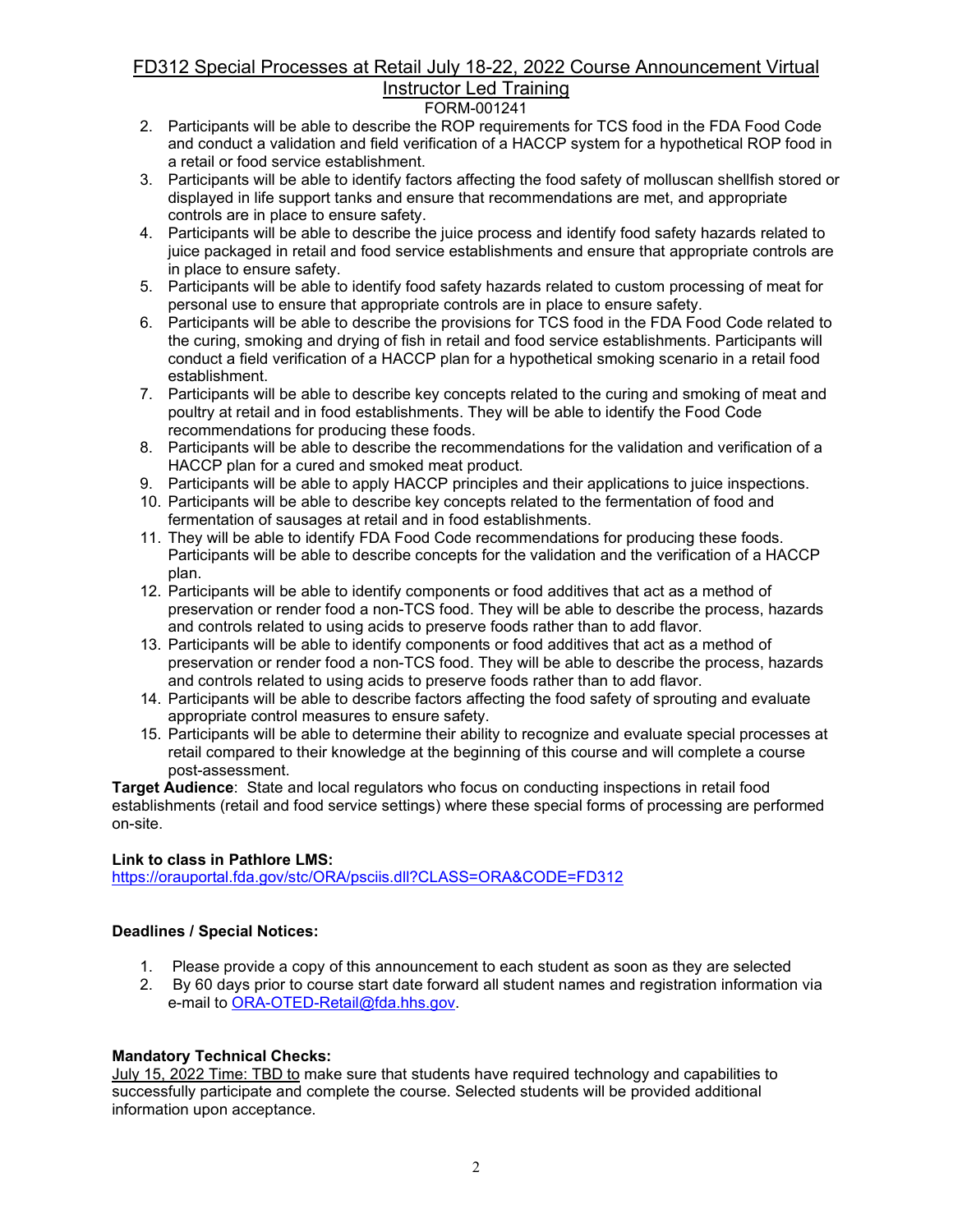## FD312 Special Processes at Retail July 18-22, 2022 Course Announcement Virtual Instructor Led Training

FORM-001241

## **SYSTEM REQUIREMENTS**

This Virtual Instructor Led Training **requires** participants to have:

- Computer
	- o macOS X with macOS 10.7 or later, **OR**
	- o Windows 10, **OR**
	- o Windows 8 or 8.1
- Internet connection broadband wired or wireless (3G or 4G/LTE)
- Speakers and a microphone USB plug-in or wireless Bluetooth, built-in
- Webcam or HD webcam built-in or USB plug-in your webcam will need to be on during the course

## **Strongly suggested:**

• 2 screen set up (2 monitors)

## **SPECIAL NOTICES:**

1.FDA is providing this course free of charge and registration fees are NOT required to attend.

2.OTED requires verification of participants' identities.

•All participants will be required to display a valid government issued photo identification one-time during the technical check prior to the course or during the first day of the course.

## **Authorized Travel Dates:**

Travel is not authorized.

## **Points of Contact**:

Students seeking information or assistance with this training course should contact in the following order:

1) Immediate Supervisor (first source of information and assistance) 2) Deirdra Holloway, Training Officer FDA/Office of Training Education and Development Office 301-796-4475 E-mail: deirdra.holloway@fda.hhs.gov

**Contact hours:** 25 hours **CEU's** 2.5

## **Prerequisites and/or Pre-Course Work:**

All participants must complete the prerequisite web course(s) **PRIOR** to enrolling in the course. Additional information will be provided upon acceptance into course.

Prerequisites are located on **[Pathlore LMS](https://orauportal.fda.gov/stc/ORA/psciis.dll?linkid=383299&mainmenu=ORA&top_frame=1)**.

1.Fermentation at Retail (FD8009W)

2.Curing, Smoking, Drying of Meat, Poultry and Fish and the Processing of Fermented Sausages (FD8005W)

3.Reduced Oxygen Packaging at Retail (FD8004W)

4.Juicing at Retail (FD8008W)

5.Shellfish Tanks at Retail (FD8007W)

6.Custom Processing of Meats at Retail (FD8006W)

Pre-read:

Read the NACMCF HACCP Principles and Application Guidelines, <http://www.fda.gov/Food/GuidanceRegulation/HACCP/ucm2006801.htm>

Need a Pathlore account? Please fill out the [Pathlore Account Registration Form a](https://orauportal.fda.gov/stc/ORA/OTEDPathloreRegistrationAccountRequestForm.pdf)nd forward to [Appsdesk@fda.hhs.gov](mailto:Appsdesk@fda.hhs.gov)

Not sure if you have a Pathlore account? Pathlore job aids can assist users to navigate this learning management system (LMS). The job aid will assist with signing on, establish a User ID and password, password reset, finding your Pathlore user name (if you do not recall having an existing account), searching the course catalog, printing a transcript, and additional support. "Pathlore Job Aid for State/Local/Tribal/Territorial" can be found [here.](https://orauportal.fda.gov/stc/ORA/PathloreStateUserJobAid.pdf)